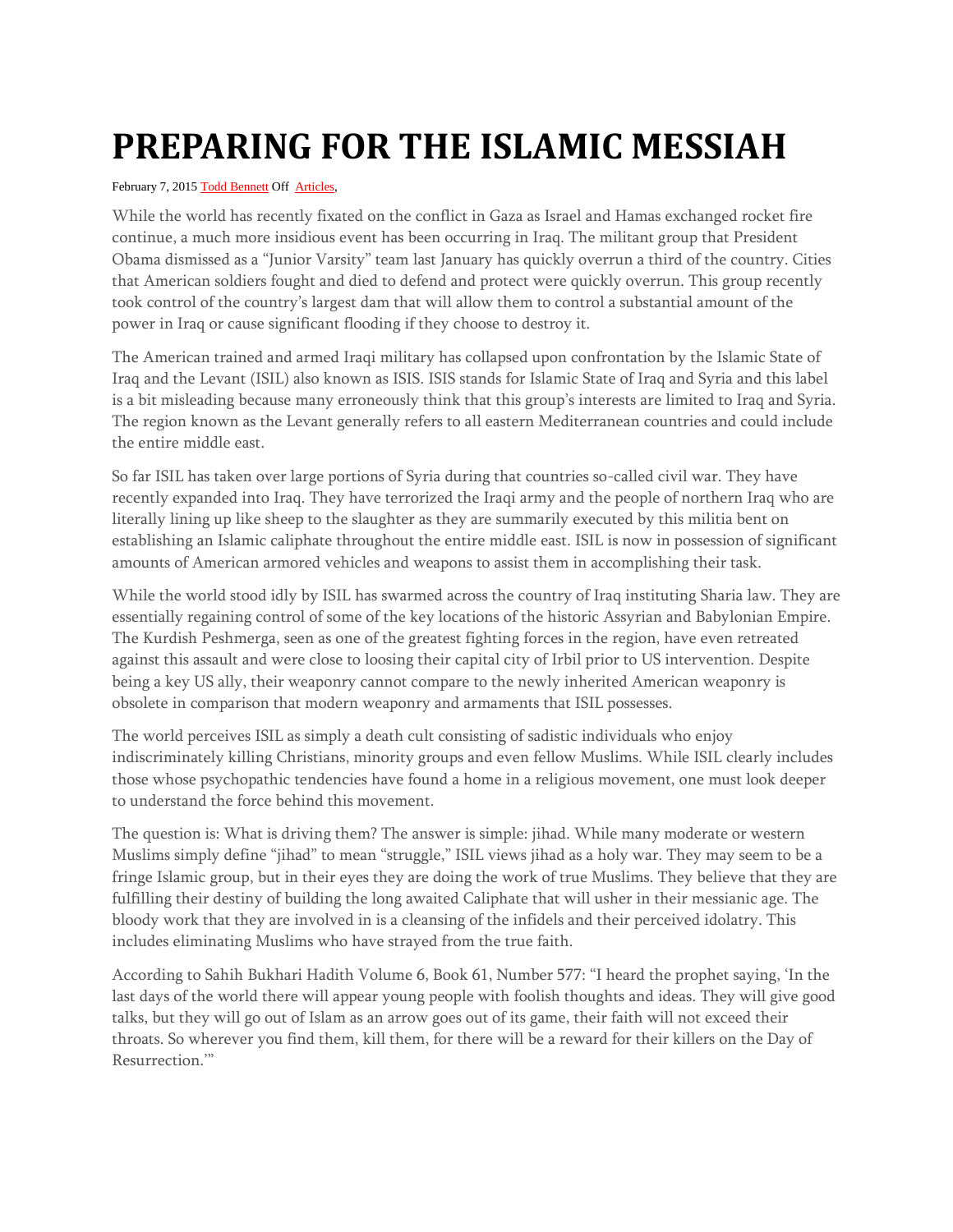In truth, Islam is a violent and bloody religion. That is why one of the most significant symbols of Islam is the sword. In many cases killing is required. It is not a religion of peace as some like to portray it. At the very core it is a system of submission, and submission often requires violence and brute force. Thus it is religious zeal that spurs ISIL on their killing spree and this makes them extremely dangerous and a force to be reckoned with. They embrace martyrdom because they are fighting a holy war and to sacrifice their lives is a good thing.

For centuries, the religion of Islam has been fractured primarily into two different groups – the Sunnis and the Shiites. One of the major differences between these two sects involves al Mahdi – the messiah. ISIL consists of Sunni Muslims who believe that the Shiite understanding in al Mahdi is sheer fantasy. The Shiites believe that al Mahdi has been living in a cave for over 10 centuries and will someday appear from that cave. The Sunnis consider this to be mythology similar to Greek and Persian mythology.

The Sunnis believe that we are in the fourth "reign" from the reign of Mohammed. They call this reign "The reign of the Tyrannical rule." They seek to transcend from the rein of tyrannical rule to the return of the Caliphate that rules following the guidance of the prophet sallallaahu `alayhi wa sallam. The prophet, to them, is a man known as al Mahdi. He is an ordinary man living an ordinary life who will lead the final caliphate until the day of judgment.

The Sunni driven ISIL desires to unify Islam into one nation and they are preparing for their messiah, al Mahdi, to rule. Both sects of Islam are clearly "anti-‐ christ." They vehemently oppose the notion that God had a Son, which is the cornerstone of the Christian faith. According to Sura 4:171: "The Messiah, Isa the son of Mary, was no more than Allah's apostle; Allah is but one Allah. God forbid that he should have a son!"

This is why Christians are deemed to be infidels and they are specifically target by ISIL. As a result, part of their preparations for the Caliphate of al Mahdi involves the destruction of many Christian churches, shrines and venerated sites. One that they recently destroyed was the Tomb of Jonah located in Mosel – the site of the ancient city of Nineveh.

The significance of this should not be lost when we consider that Yahushua the Messiah said: "This is an evil generation. It seeks a sign, and no sign will be given to it except the sign of Jonah the prophet." Luke 11:29. Jonah was a prophet sent to Assyria – specifically the City of Nineveh. Nineveh was a violent city and that may be why ISIL has chosen it as the capital for their Caliphate in Iraq.

Nevertheless, Jonah warned Nineveh that they were going to be judged and they responded. They repented, humbled themselves, fasted and prayed – some believe on Yom Kippur. They repented and as a result, the judgment was delayed.

Tradition holds that many of the people currently living in Mosul were descendants of those same Ninevites who heeded the words of Jonah and later the teachings of Thomas, the Disciple of the Messiah. These Ninevites who speak Aramaic, the same language as the Messiah, are currently being hunted down, displaced, tortured, mutilated, crucified and beheaded by ISIL. All of this is occurring while the world watches and does very little. Amazingly, they criticized the modern State of Israel for accidentally killing civilians during retaliatory strikes against the Muslim terrorist group Hamas, yet there has been a deafening silence as ISIL has mercilessly killed Christians in Syria and Iraq. There are dark spiritual forces unleashed upon this world as evil continues its violent and bloody rampage.

When the Tomb of Jonah was recently blown up by ISIL barely a voice could be heard protesting such an act. This world is currently experiencing incredible judgments and plagues – it is an evil generation that is